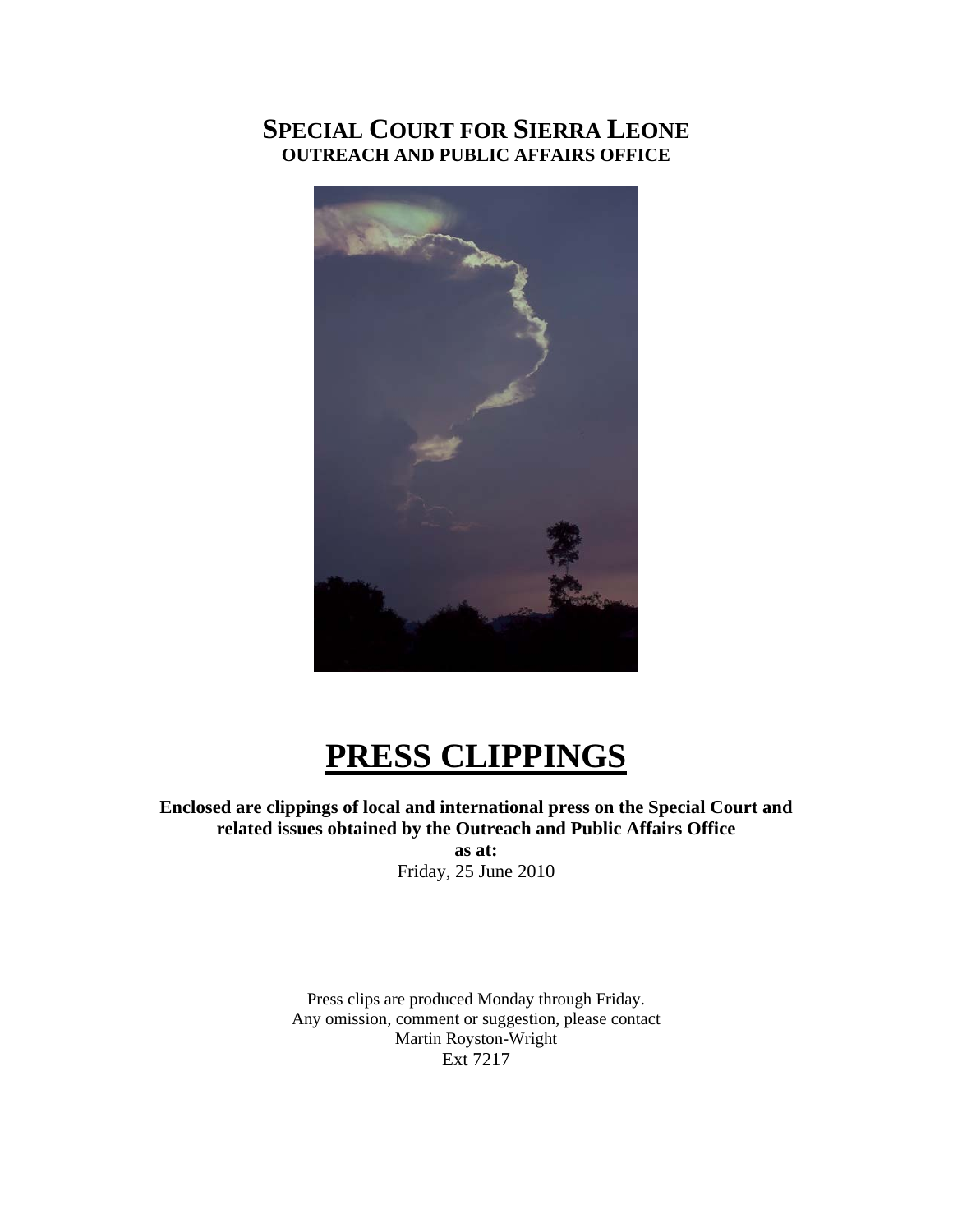| <b>Local News</b>                                                           |           |  |
|-----------------------------------------------------------------------------|-----------|--|
| Witness Provided Assistance to RUF Not Taylor / Premier News                |           |  |
|                                                                             |           |  |
| Witness Says She Was Not Loyal to Charles Taylor / Charles Taylor Trial.org | Pages 4-5 |  |
| UNMIL Public Information Office Media Summary / UNMIL                       |           |  |
| Youths With Rifles / <i>Toledo Blade.Com</i>                                |           |  |
| UN Chief Appoints Sri Lanka War Crimes Panel / Tamilnet                     |           |  |
| Gabon Arrests Rwandan Doctor Over 1994 Genocide / Reuters                   |           |  |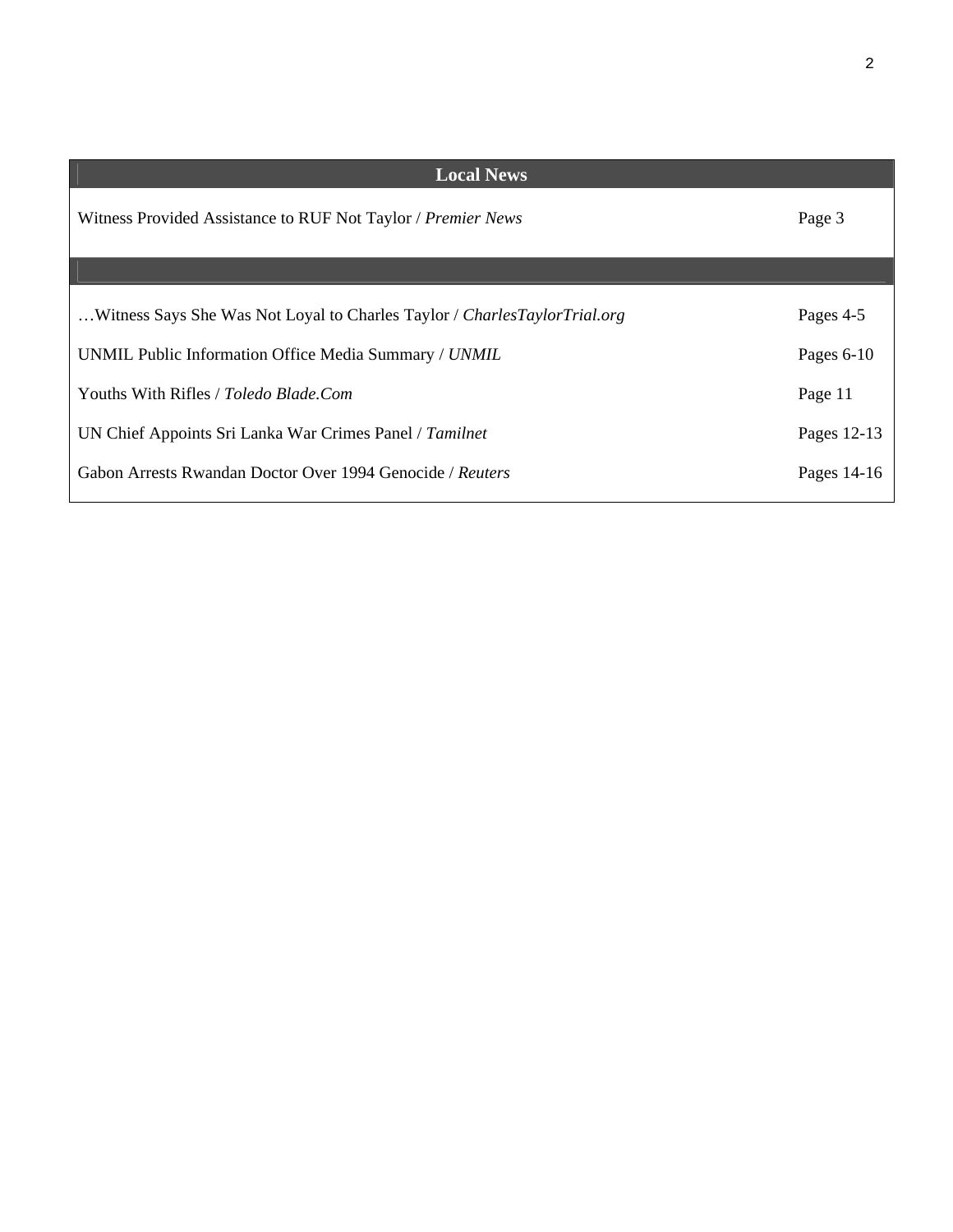# Premier News Friday, 25 June 2010

ness Provided Assistance To RUF Not Taylor the time NPFL controlled Herbel?" Ms. Hollis asked the witness today at the Special Court for Sierra Leone. "I did not help them," the witness said.

When Mrs. Hollis pointed out that NPFL fighters used to eat the food that the witness cooked for sale without making any payment, the witness responded that "that is not direct assistance.'

When confronted with the suggestion that while she was based at NPFL headquarters in Gbanga ,she did provide assistance for the rebel group, the witness said that she only "used to work at the market" in Gbanga.

She admitted that when a rival rebel faction attacked

Gbangha in the 1990s, she "fled Gbanga with MPFL fighters and supporters."

Mrs. Hollis also pointed out that when the RUF signed a peace agreement with the Government of Sierra Leone in 1999, the witness was one of the persons selected by RUF leader, Foday Sankoh, as part of a delegation to attend a meeting with Mr. Taylor. The witness agreed that this was the case.

"You were selected because of your close association with both Foday Sankoh and<br>Charles Taylor," Mrs. Hollis suggested.

"No. I don't know about that one," Mrs. Kallon said.

The witness denied claims that during the conflicts in both Sierra Leone and Liberia, she was known by the code name "Iron Lady."

According to Mrs. Kallon, nobody ever called her that name and if they ever did, it probably could have been behind her back. "And they referred to you as Iron Lady because you were such a strong liaison between the RUF and Charles Taylor, correct?" Ms. Hollis asked.

"No. Nobody ever called me that name," the witness said.

The witness agreed that she carried the code name "Sensitive" - but while admitting that she used that name to communicate with the RUF, while she was in Guinea, she denied using the same name to communicate with the NPFL while she was in Danane, **Ivory Coast.** 

"I did not communicate with the NPFL," she said.

In her testimony today, the witness also told the court that after the RUF invasion of Sierra Leone in 1991, her business dipped because she had spent a huge portion of her money to finance the RUF. Ms. Hollis retorted that the downslide of her business was because Mr. Taylor and the RUF leader Mr. Sankoh stopped paying her for supplying food to RUF and NPFL trainees at Camp Naama in Liberia.

"No. I only had money business with Foday Sankoh," Mrs. Kallon replied.

As in her testimony yesterday, the witness again today stated that she never heard that Mr. Taylor supplied arms and ammunition to the RUF.

"Someone in your position - helping the RUF, having given assistance to the NPFL - you know this was going on," Ms. Hollis said to the witness.<br>"If I saw it, I'll say it but I did not see it, nor did I hear

it," Mrs. Kallon insisted

The witness also today told the court that while she travelled from Herbel to Camp Naama, where RUF fighters were being trained in Liberia, she did not see human skulls displayed at checkpoints as suggested by prosecutors. She did see small boys with guns among those manning the check-points, she said. When asked whether she saw small boys at these check- points on her way to Camp Naama, the witness said that "well, these children, they were there, those children, yes, they had weapons but I was not there when they shot them."

Sierra Leonean businesswoman testifying for Charles Taylor said yesterday that while she helped Sierra Leonean rebels during the country's 11 year-civil conflict, she did not assist Mr. Taylor's rebel forces in Liberia during its own war.

Lead prosecutor, Brenda Hollis, today sought to establish that the witness, Isatu Kallon, was an influential figure and provided assistance to both the RUF and Mr. Taylor's National Patriotic Front of Liberia (NPFL) rebel group in Liberia. The witness, while admitting her support for Sierra Leone's Revolutionary United Front (RUF), denied any suggestions that she had links with the NPFL.

"Did you or did you not provide support to the NPFL during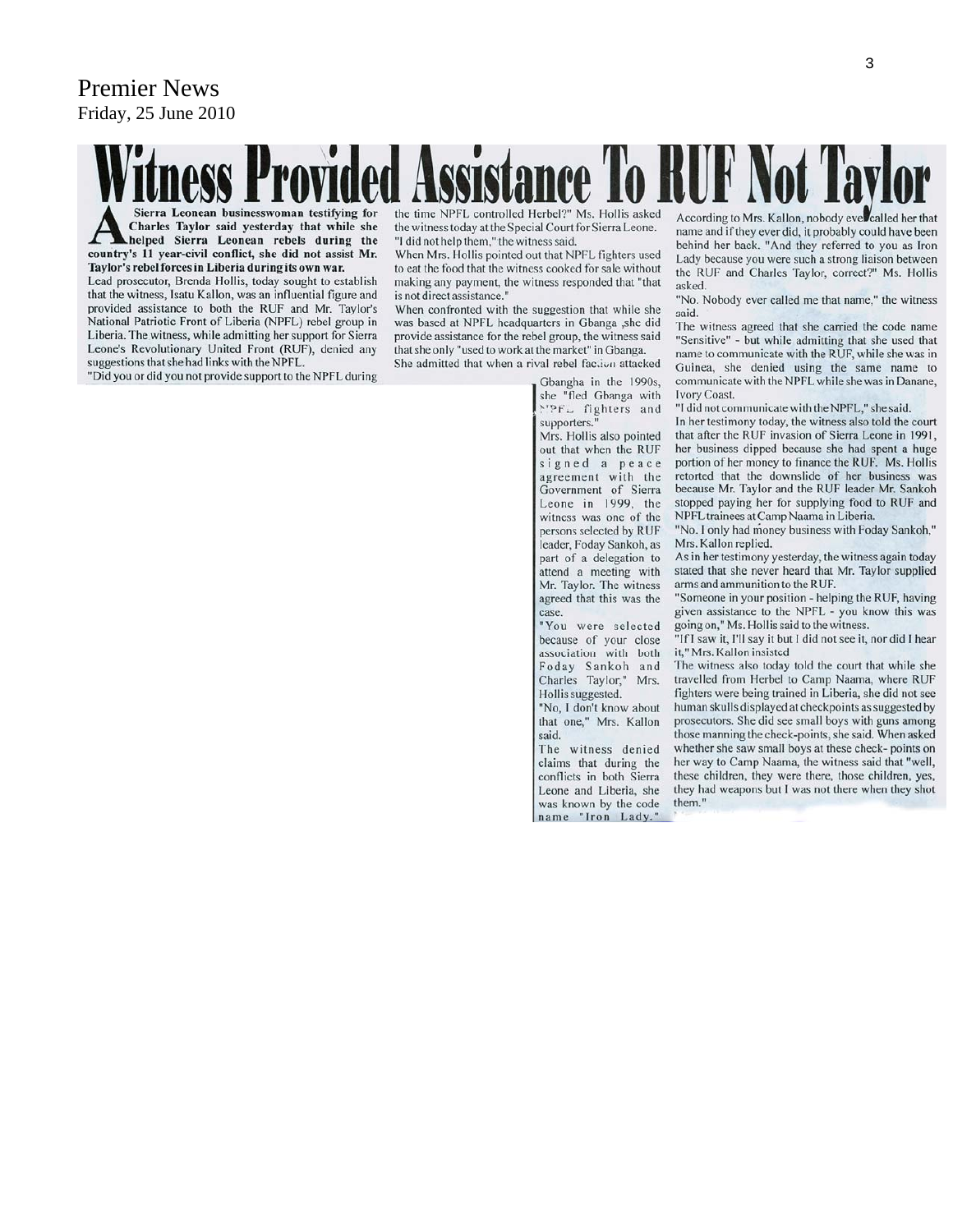# [CharlesTaylorTrial.org](http://www.charlestaylortrial.org/about/) (The Hague) Thursday, 24 June 2010

# **[Liberia:](http://allafrica.com/liberia/) As She Concludes Her Testimony, Witness Says She Was Not Loyal to Charles Taylor**

Alpha Sesay

Charles Taylor's defense witness today said her efforts to help Sierra Leonean rebel fighters during the country's 11-year war were motivated purely by loyalty to one man: rebel leader Foday Sankoh - not the former Liberian president Charles Taylor, as prosecutors allege.

Isatu Kallon, a Sierra Leonean business woman who helped Revolutionary United Front (RUF) leader Foday Sankoh in recruiting fighters to invade Sierra Leone in 1991, has spent several days on the witness stand, telling the Special Court for Sierra Leone about her closeness to Mr. Sankoh and her role in helping his fighters.

Today, lead prosecutor Brenda Hollis challenged the witness: she was not only loyal to Mr. Sankoh, but to Mr. Taylor and his National Patriotic Front of Liberia (NPFL) rebel group as well. The witness denied Ms. Hollis's claims, insisting that her loyalty only lay with Mr. Sankoh and the RUF.

"You were loyal to Charles Taylor, right?" Ms. Hollis challenged the witness today.

"No. I never even spoke with him," Mrs. Kallon responded.

As Ms. Hollis highlighted the witness's activities in travelling to different places seeking materials and support for the RUF, she asked the witness: "so your actions were motivated by loyalty right?"

"Loyalty to who?" the witness asked Ms. Hollis.



 "To both Foday Sankoh and Charles Taylor," Ms. Hollis said.

 Transfer of Charles Taylor for trial for war crimes in the Hague, Liberia

 "I was not loyal to two people. I was only loyal to Foday Sankoh and the RUF fighters," Mrs. Kallon responded.

 "The activities you have described in this court served the interests of both Foday Sankoh and Charles Taylor," Mrs. Hollis shot back.

"I did not know whether it was between them. I only know that I served Foday Sankoh and the RUF," the witness said.

She denied suggestions that both Mr. Taylor and Mr. Sankoh had made her aware of their friendship.

"You were aware that Charles Taylor and Foday Sankoh had known each other for a long time," Ms. Hollis put to the witness.

"I don't know," the witness said.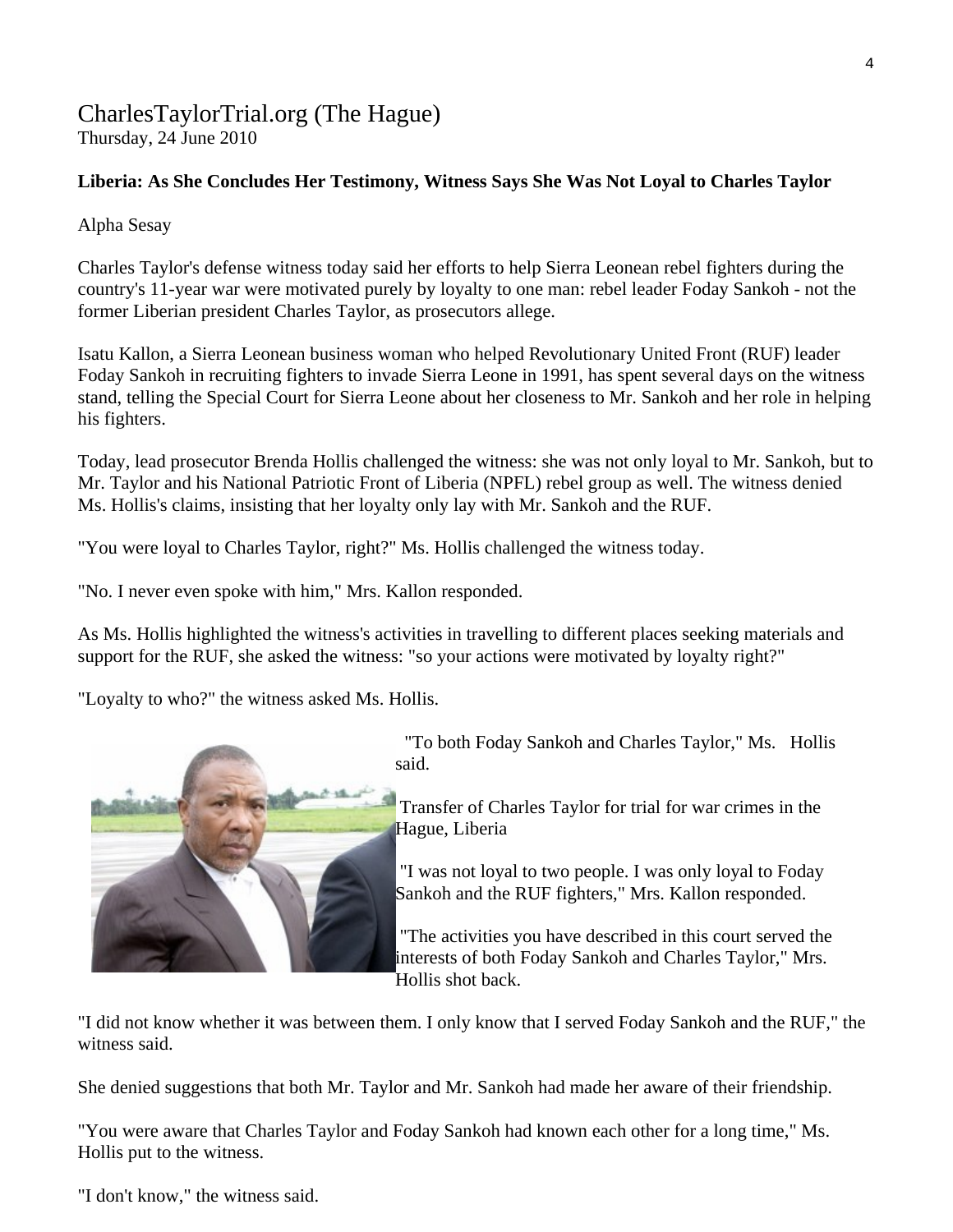The witness had previously told the court that she had passed through NPFL checkpoints to take food to RUF fighters who were being trained at Camp Naama in Liberia -- a place where NPFL fighters also underwent training. The witness also described how she fled with NPFL fighters when rival rebels attacked the Liberian town of Gbarngha, where she had been based, selling goods in the local market. Today, Ms. Hollis argued that the witness' freedom to move around NPFL-controlled territories was a product of her loyalty to both Mr. Sankoh and Mr. Taylor.

"The freedom you had to travel in NPFL territory, all the freedom of movement you had, was because you were loyal to both Charles Taylor and Foday Sankoh," Ms. Hollis put to the witness.

"No, I was not benefitting from two leaders," Mrs. Kallon said.

When put to her that the RUF and NPFL were mostly two sides of the same organization, the witness said that "no, that is not how it happened."

One of the allegations against Mr. Taylor is that he is responsible for the crime of forced labor committed by RUF forces in Sierra Leone. Prosecutors say that Mr. Taylor knew or had reason to know that RUF fighters in Sierra Leone were forcing civilians to mine diamonds and work on farms -- and that he continued to provide support to them through the supply of arms and ammunition, and in planning operations. Today, Mrs. Kallon denied seeing civilians being forced to mine diamonds -- but admitted that civilians were forced to work on farms by the RUF.

"You know that civilians were being forced to produce food, right?" Ms. Hollis asked the witness.

"Yes," the witness replied.

The witness agreed that civilians were made to harvest the produce from the farms and were forced to carry the produce to the river side in Guinea were they were sold. She agreed that the civilians did this work because they did not have any choice.

The witness denied prosecution claims that when she did business with West African peacekeepers based in Liberia that she had actually bought materials, such as fuel, for both the RUF and the NPFL. She also dismissed Ms. Hollis's assertions that she obtained intelligence information from the West African peacekeepers and passed it on to Mr. Taylor.

The witness insisted that she was never "supporting Charles Taylor."

Mrs. Kallon concluded her testimony today, insisting that she had no idea of any collaboration between the RUF and the NPFL.

The protected witness TFI-190, whose cross-examination was put on hold due to a request by prosecutors, is expected to resume his testimony tomorrow.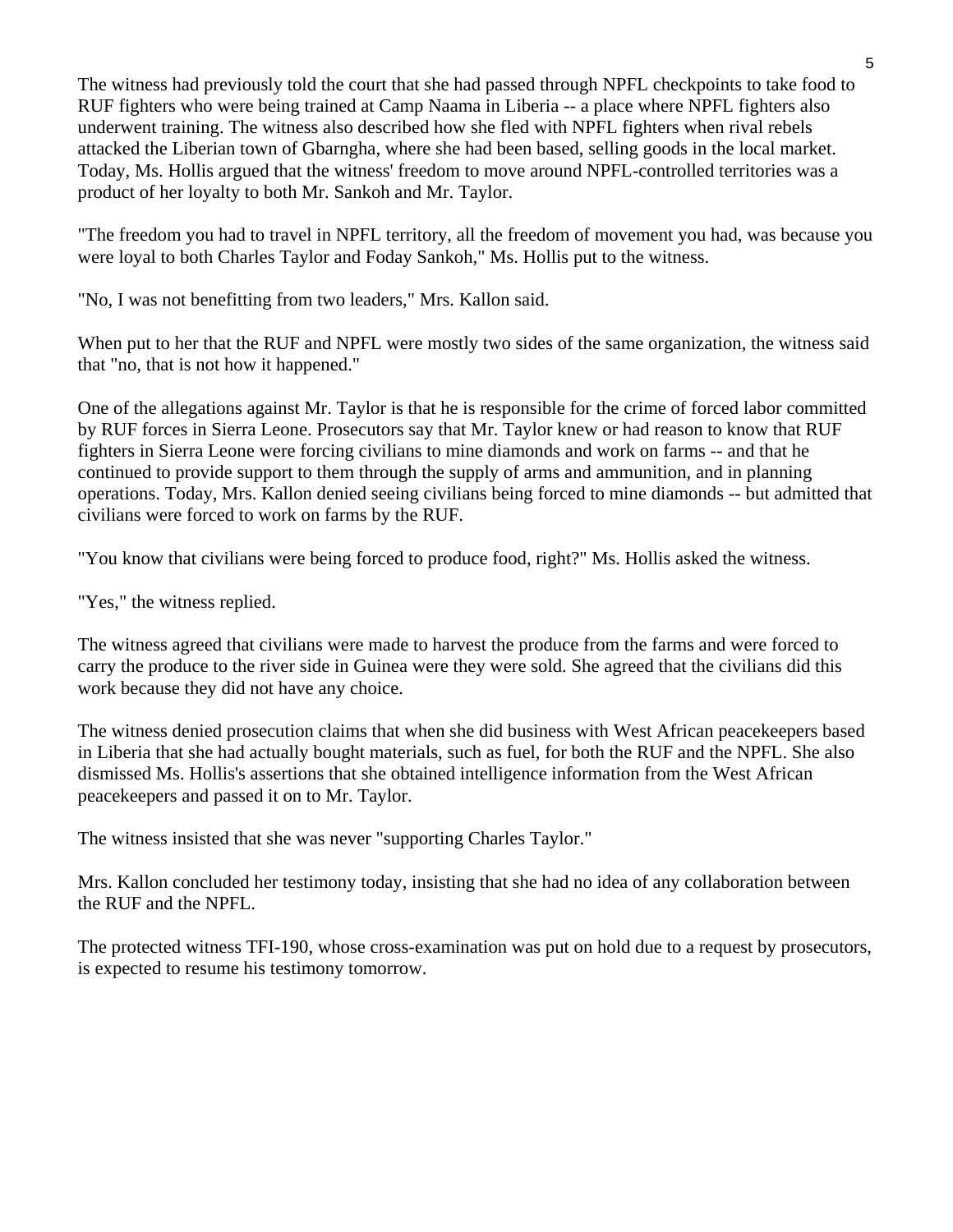

United Nations Mission in Liberia (UNMIL)

# **UNMIL Public Information Office Media Summary 24 June 2010**

*[The media summaries and press clips do not necessarily represent the views of UNMIL.]* 

# **UN News in Liberia**

#### **Star Radio** *(News monitored today at 09:00 am)* **UNMIL Pakistani Soldier gunned Down in Lofa**

- A soldier of the Pakistani Fourteenth Battalion serving with the United Nations Mission in Liberia (UNMIL) has allegedly shot and killed one of his colleagues in Lofa County.
- According to reports, the incident occurred Tuesday night in the provincial city of Voinjama.
- Private Muhze Mustaja allegedly killed his colleague, Kalim Khane while they were keeping guard at their Selega base in Voinjama.
- Kalim Khane according to the reports was shot five times in the head and in the back.
- Private Mustaja is in the custody of the Pakistani Battalion in Voinjama but details on the shooting incident have not been disclosed.
- Meanwhile, the body of Khane has been flown to Monrovia.

# **Local News on Liberian issues**

### **Libyan Leader Seeks Liberia's Support for African Government**

[The Monitor, In Profile Daily, Heritage, The Inquirer, The Informer]

- Libyan Leader Moammer Khadafi has again called on Liberia to support his dream for an African government.
- Col. Khadafi wants what he calls more concrete action to ensure the implementation of the plan.
- The Libyan Leader also called for collaboration between Liberia and Libya within the framework of the African Union and the Community of Sahel-Saharan States.
- His statement was contained in a massage delivered Tuesday on his behalf to President Ellen Johnson Sirleaf by his special envoy Mokhtar Elgannas.
- In response, President Sirleaf renewed her support for a united African government but wants the process to begin with strengthened sub-regional organizations which could serve as a firm foundation towards achieving an African government.
- Meanwhile, President Sirleaf has called for a review of the operations of the Libyan-financed rice project in Lofa County to make it more effective.

### **For Releasing Alfred Kogbelo: Ellen Was Angry With Her Son; Witness Testifies in Money Transfer Case**  [Heritage]

- The first defense witness in the ongoing over US\$1 million Central Bank of Liberia (CBL) transfer case said he and others were told at the National Security Agency (NSA) that President Ellen Johnson Sirleaf was angry for her son Charles Sirleaf being around the agency at the time he went there to release one Alfred Kogbelo.
- "Charles Sirleaf had gone to the NSA to seek the release of Alfred Kogbelo who NSA personnel told us is the main person who transferred the over US\$1million from the CBL to Ecobank-Liberia, "witness Mars Jusu Passawe told the court.
- The first defense witness spoke Tuesday, 22 June 2010 at the Criminal Court 'C' at the Temple of Justice in Monrovia when he took the witness stand to testify on behalf of the defense.
- According to him, after Kogbelo was taken to the NSA, Charles Sirleaf angrily went there, demanding that he be released.
- "After he was released upon the request of Mr. Sirleaf, he was later brought back at midnight because of the anger shown by President Sirleaf for her son being around the premises of the NSA," the first defense witness said in court.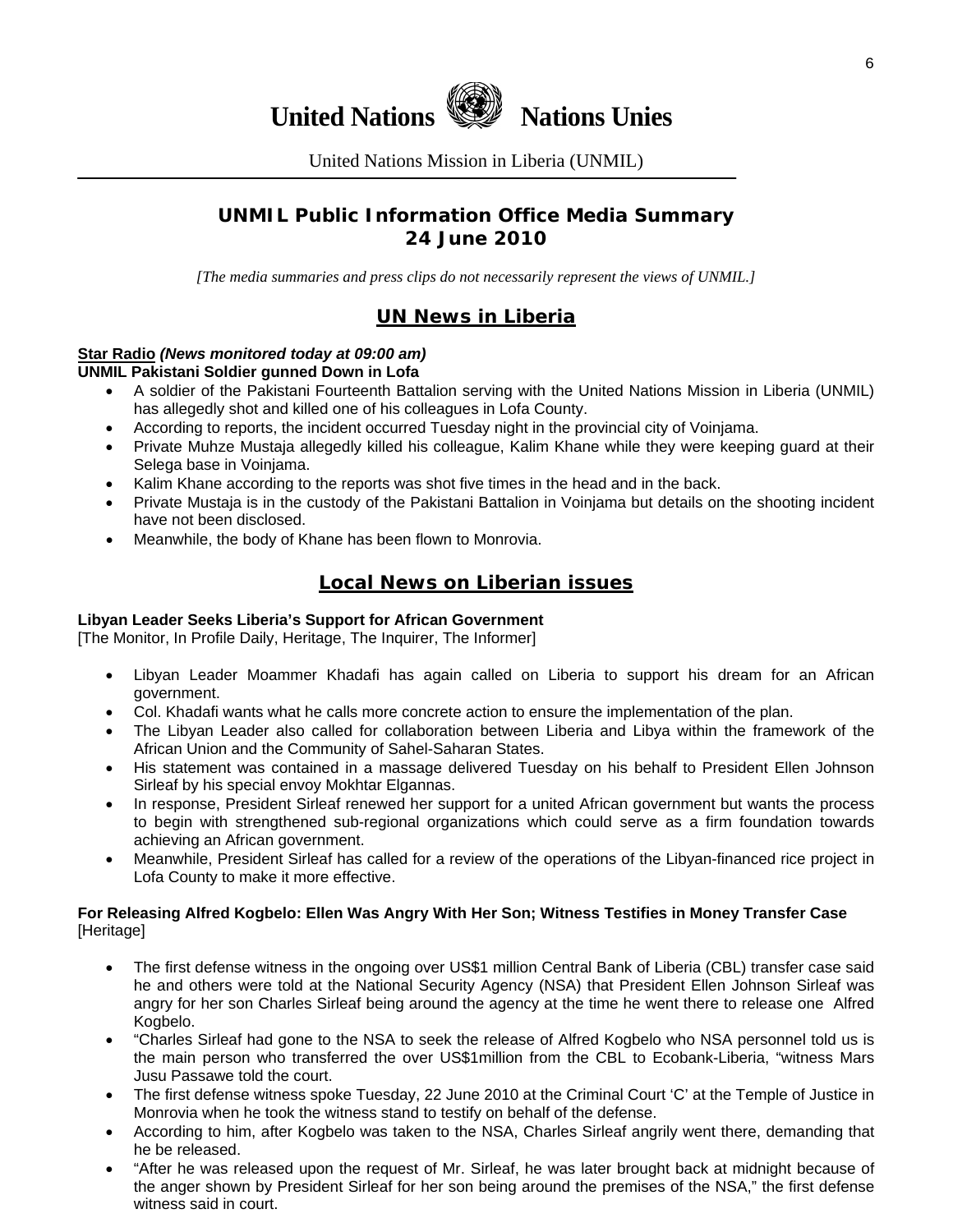### **Vice President Boakai Dismisses Nigerian Businessman's Claim**

[Front Page Africa]

- Vice President Joseph Boakai has cautiously reacted to claim linking him to a fraudulent scheme involving a relative and a Nigerian businessman.
- The Vice President dismissed the revelation as a lie and told a news conference Wednesday he has no connection with the scandal reported by Nigerian businessman, Bode Dellon.
- Mr. Dellon Tuesday accused the Vice President of recommending his relative Francis Nyumalin for an iron ore business in Liberia.
- According to Mr. Dellon, the iron ore transaction later failed as he was duped of US\$55,000 by the Vice President's relative.
- Reacting to the claim, Vice President Boakai said he did not arrange any transaction between his relative Nyumalin and the Nigerian.
- He however explained that he got involved in the case as a family man following complaint by his other relatives drawn in the transaction.
- He narrated that they complained their brother Nyumalin of failing to honor the deal after receiving the US\$55,000, a statement confirmed by his brother-in-law Chris Dawson and other relatives involved in the transaction.

### **NEC Says All TRC Indictees Free to Contest 2011 Elections, Wants IFES Appoints Country Director**

[Heritage, The Inquirer, Daily Observer, The Informer]

- The National Elections Commission (NEC) has clarified that there is no legal instrument to ban Liberians indicted by the Truth and Reconciliation Commission (TRC) report from taking part in the 2011 elections.
- NEC also clarified that no political party has the power to announce the results or declare itself winner of any elections, noting that the authority only lies with the Commission, quoting NEC boss James Fromayan in a release.
- Meanwhile, Chairman Fromayan has appealed to the International Foundation for Electoral Systems (IFES) to name a Country Director to Liberia.
- He said the appointment was necessary considering the critical role of the Commission in the forthcoming elections.
- The NEC Chairman also appealed to IFES to contract Dr. Afari Gyan, Chairman of the Ghana Electoral Commission to assist with planning the 2011 elections.
- The appeals followed a meeting in Washington DC with the Vice President of IFES Michael Svetlik and Deputy Regional Director for Africa Abigail Wilson.

# **Murder Convict's Family Still Fighting Angel Togba Murder Case**

[Front Page Africa, Daily Observer]

- The family of murder convict Hans Williams has filed a lawsuit against the Cuban pathologist, the one whose work the state relied on to convict the couple.
- The spokesman of the family Bazzie Williams said they sued Dr. Josephar Hernadez at the Human Rights or High Court in Accra, Ghana.
- Mr. Williams who made the disclosure at a news conference Wednesday said the legal action is intended to expose the flaws of the 19 March 2010 verdict against Mr. Hans Williams and Mardea Parkue.
- They were convicted and sentenced to death by hanging for killing little Angel Togba after a long running trial.
- Reports say the Williams family is using international lawyers rather than Liberian legal practitioners.

### **Star Radio** *(News monitored today at 09:00 am)* **Libyan Leader Seeks Liberia's Support for African Government**

# **Vice President Boakai Dismisses Nigerian Businessman's Claim**

*(Also reported Truth FM, Sky FM, and ELBC)*

**NEC Says All TRC Indictees Free to Contest 2011 Elections, Wants IFES Appoints Country Director**  *(Also reported Radio Veritas, Truth FM, Sky FM, and ELBC)*

### **US\$12 Million Fishery Project for Liberia**

• The Agriculture Ministry in collaboration with the World Bank has announced a US\$12 million fishery project across Liberia.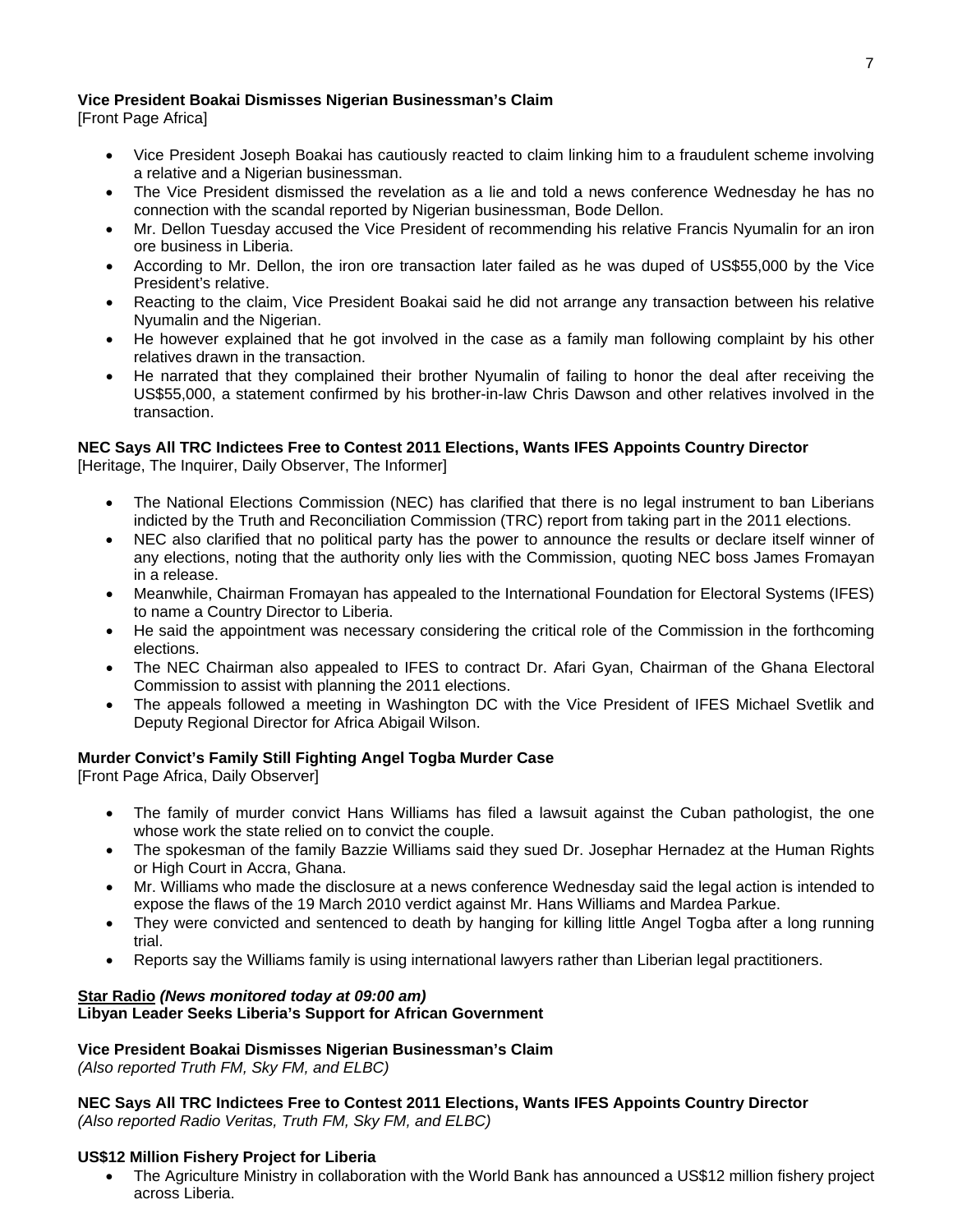- The Fishery Director at the Ministry said the project will cover the construction of market and ice facilities, jetty for canoes, and storage among others.
- Mr. Yefiwo Subah disclosed Grand Cape Mount County with emphasis on Robertsport has been selected for the pilot project.
- Mr. Subah said Robertsport was selected for its artistry fishery company and the success story from there will be showcased in other communities.
- According to the Fishery boss the project would create more jobs for residents of Grand Cape Mount and other Liberians.
- Meanwhile, authorities of Grand Cape Mount County have made available five acres of land for the commencement of the project.

### **Agriculture Ministry Launches Self-help Project in Eight Counties**

- The Agriculture Ministry in collaboration with partners has launched a six-month Agricultural Sector Rehabilitation Project in Maryland County.
- The project aims at helping farmers sustain themselves through marketing.
- A member of the Project Coordination Unit David Wounuah said farmers involved in lowland rice development are targets of the project.
- Mr. Wounuah disclosed hundreds of farmers in eight counties including Maryland, Grand Bassa, Grand Kru and Montserrado are benefiting.
- He disclosed the project also seeks to develop about 1,600 hectares of swamp land within six months.
- Meanwhile an authority of the county, Daniel Williams has encouraged farmers to take advantage of the project to stop relying on commodities from neighboring Ivory Coast.

### **Government Launches Vacation Job Programme for Students**

- Government has launched its annual Vacation Job Programme for Liberian students.
- The annual exercise enables students acquire job training and become financially empowered for the next academic year.
- The scheme is under the auspices of the Inter-ministerial Committee on Youth Employment headed by the Youth and Sports Ministry.
- Assistant Youth and Sports Minister for Youth Services Nyan Twanyan said the committee has received funding for 1,000 students.
- Minister Twanyan said the exercise targets students between the ages of 18 and 35.
- He said the committee hopes to increase the number of beneficiaries depending on funds that will be received.
- At least 5,558 students benefited from the exercise last year.

# **Murder Convict's Family Still Fighting Angel Togba Murder Case**

*(Also reported Truth FM, Sky FM, and ELBC)*

# **Heavy Rainfall Stalls Traffic Flow in Monrovia**

- Normal flow of traffic Wednesday came to a standstill at the Old Road Junction opposite President Ellen Johnson Sirleaf's residence due to flooding.
- The flooding was a result of heavy downpour of rain in Monrovia which lasted for 24 hours.
- Reports say fleet of vehicles struggled out of the pool of water that overwhelmed Tubman Boulevard.
- Many drivers and passengers expressed frustration over the situation and called on government to swiftly find a solution to avoid future occurrences.
- Residents in the Old Road Community said a 2-year old baby got drown as a result of the flood.
- They said the child had followed the mother who did not notice her baby following her in the water.

### **Radio Veritas** *(News monitored today at 09:45 am)*

# **LCC Expresses Concern over Lawmakers' Action on Threshold Bill**

- Amidst political bickering at the National Legislature on the passage of the Threshold Bill, the Liberian Council of Churches (LCC) said it is greatly concerned over the action by some lawmakers to boycott normal legislative proceedings.
- The statement also called on all parties to exercise restrain in what it calls "the important matter and work in the interest of the Liberian people."
- The LCC said it will shortly meet to come up with a recommendation that may smoothen the way forward for the passage of the Threshold Bill.
- It has meanwhile assured Liberians of its continued prayers for peace, stability, love and harmony in the country.
- The lawmakers are today expected to be in session in another attempt to deliberate on the Threshold Bill for its possible passage.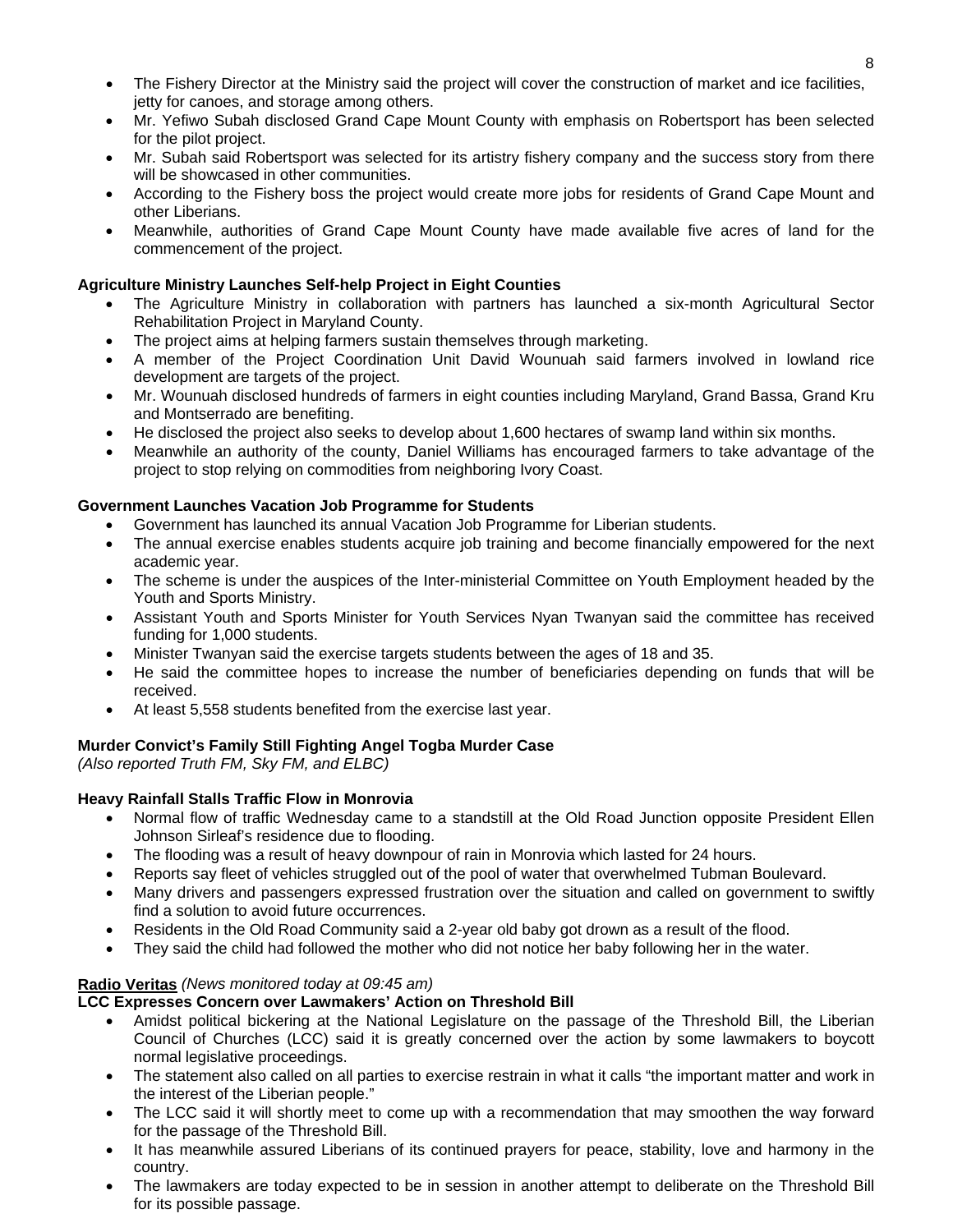### **International Clip on Liberia**

#### **Liberian man sentenced for lying about role in anti-terrorism brigade in immigration hearing The Associated Press**

BOSTON — A man who prosecutors say was a member of former Liberian President Charles Taylor's notorious anti-terrorism squad has been sentenced to 10 months in prison for committing perjury during immigration proceedings. Prosecutors said Richard Willie came to the United States to testify as a defence witness in the federal trial of Taylor's son, Roy Belfast, also known as Charles "Chuckie" Taylor Jr., in Florida. Willie did not testify and later went to Massachusetts, where he applied for political asylum. Prosecutors said that during a court hearing on his asylum application, Willie falsely denied being a member of the Liberian Anti-Terrorist Unit, a violent paramilitary unit once headed by Taylor's son that was accused of numerous human rights violations. Willie was sentenced on two counts of perjury Wednesday in US District Court.

### **International Clips on West Africa**

### **Guinea**

#### **DJ Guinea Political Party Supporters Injured Ahead Of Sunday Poll AFP**

Clashes broke out between supporters of two Guinean parties Thursday, injuring several people three days ahead of the country's first free election since independence in 958, the parties said. Supporters from both parties were injured as they pelted stones at each other in the town of Coyah, 50 kilometers east of the capital Conakry, and an editor of French television channel TV5 "was hit in the head by a stone," a doctor at the town hospital told AFP. Witnesses said supporters of former Prime Minister Sidya Toure's Union of Republican Forces, known as UFR, were awaiting a rally when they clashed with those of the Union of Democratic Forces of Guinea, known as UFDG, the party of another ex-prime minister Cellou Dalein Diallo. Toure, reached by telephone, confirmed the clashes and called for calm. "We don't want these types of incidents which are not characteristic of our members, we ask our brethren of the UFDG to regroup," he said. UFDG Vice President Amadou Bah Ory, said: "These are unfortunate incidents that we must banish from our behavior."The UFR and UFDG are not considered violent parties," he said. The violence between the two parties is the first since the beginning of the historic electoral campaign May 17. After 52 years of successive dictatorships, half of which under military rule, the troubled west African nation goes to the polls Sunday for the first ever transfer of power to a civilian leader.

#### **Guinea to Buy 20% of Rio's Simandou Iron Ore Project Bloomberg**

Guinea said it will exercise a right to buy a fifth of Rio Tinto Group's Simandou project, described by the company as the world's top undeveloped iron-ore deposit, as a dispute over ownership of the West African site escalates. The government sent a letter yesterday to Rio, the world's third-largest mining company, informing the producer of plans to take the stake in blocks 3 and 4 of the site, Mines Minister Mahmoud Thiam said in an interview in Conakry. Rio's London- based spokeswoman Faeth Birch declined to comment today. Rio controlled the concession until the state ordered it to hand over blocks 1 and 2 in December 2008 to closely held BSG Resources Ltd. In April, Brazil's Vale SA, the world's biggest iron-ore exporter, agreed to pay \$2.5 billion for deposits in Guinea including those confiscated from London-based Rio. Guinea has an option to buy 20 percent of the project, Rio said in a March statement, adding it had spent \$600 million in pre-development work at the site. That month Aluminum Corp. of China agreed to pay \$1.35 billion for 44.65 percent of the site. Any acquisition by Guinea would proportionately reduce the interests of other holders, Rio said at the time.

#### **Two hundred observers of ECOWAS to supervise Guinea election Xinhua**

A delegation of 200 members of ECOWAS (Economic Community of West African States) has been sent to Guinea to supervise the first round of Guinea presidential election on June 27, according to an official bulletin. The delegation is lead by Ahmad Tejan Kabbah, former President of Sierra Leone. As to the bulletin, the delegation consists of the observers coming from all nations of ECOWAS, including delegates of ECOWAS Parliament, delegates of ECOWAS Community Court of Justice, Ministers of foreign affairs, experts on the election issues,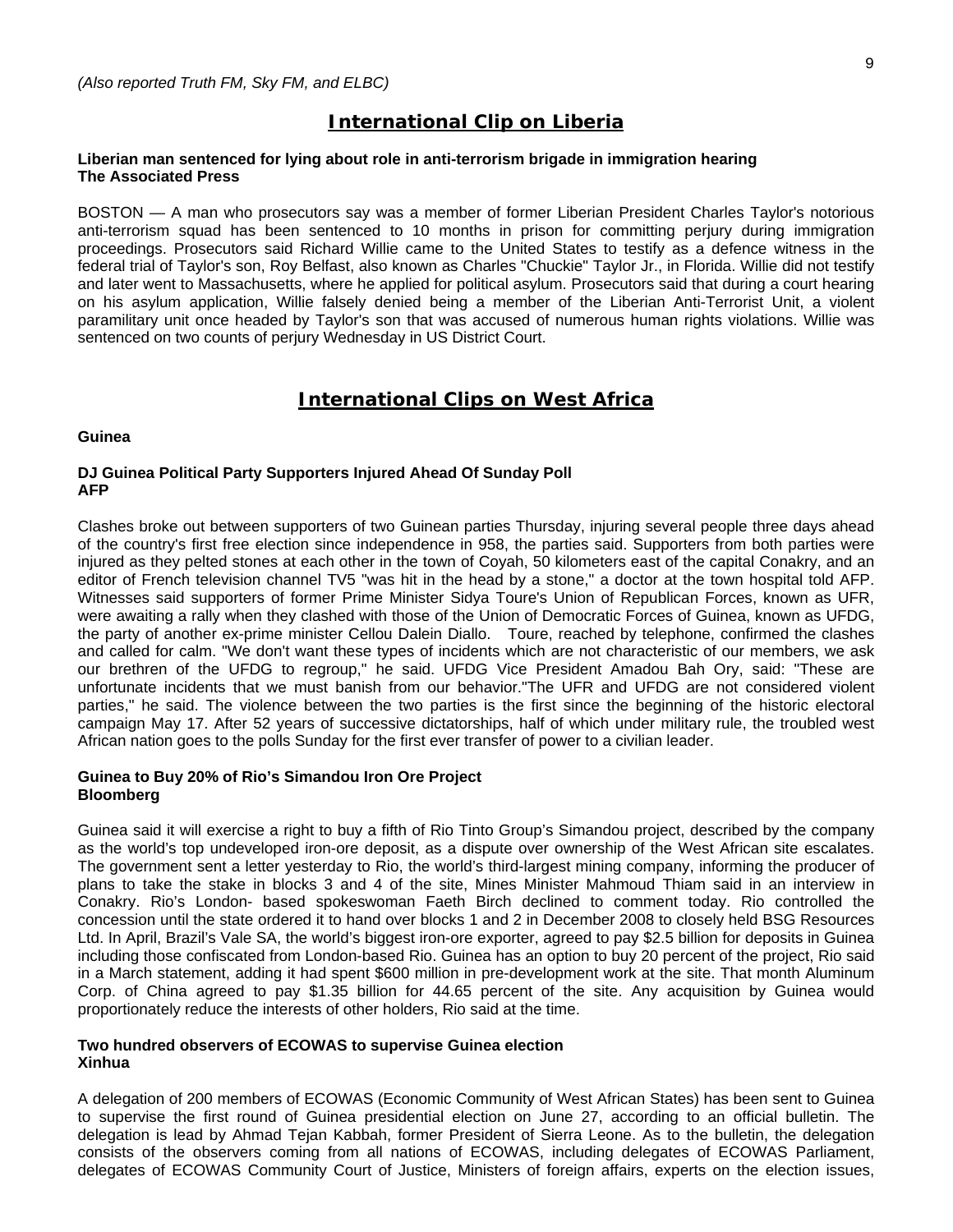members from the Human Rights Organizations. The delegation has met with the Guinean parties, authorities and president candidates.

#### **Fool-proof ballot papers made in SA for Guinea presidential poll PANA**

Some 5.2 million ballot papers, made in South Africa for the presidential poll scheduled Sunday in Guinea, "cannot forged", said the Guinean Independent National Electoral Commission (INEC) in a statement issued Wednesday in the capital, Conakry. The ballot papers, funded by the European Union (EU), to the tune of 700,000 euros, include all guarantees of transparency for a credible poll. The INEC declared that it preferred a unique type of ballot paper displaying the pictures and acronyms of the parties of the 24 candidates to avoid vote rigging and ballot-box stuffing. The Ministry of Territorial Administration and Public Affairs and the INEC assured that there would be 13,200 polling stations for 4,297,000 voters. The Guinea presidential poll will be supervised by national and international observers, including 70 EU representatives and 30 of the Carter Centre, named after former US President, Jimmy Carter.

#### **Ivory Coast**

#### **Ivory Coast toxic waste deaths a 'myth', say defence AFP**

Lawyers for a firm charged with dumping possibly deadly waste in the Ivory Coast in 2006 argued Thursday that the case against it was based on a "myth", spread by greens, politicians and the media.

The Ivorian government says 17 people died after caustic soda and petroleum residues were shipped away from the Port of Amsterdam and redirected to Abidjan, where they were dumped on city waste tips. Multinational Trafigura, whose chartered ship the Probo Koala dumped the waste in Ivory Coast, is charged with breaking Dutch environment and waste export laws and faces a two-million-euro fine at its trial in the Netherlands. The company, which has already reached an out-of-court settlement with the Ivory Coast government, denies any link between the waste and casualties. "It has not been proven that the events in Ivory Coast caused serious harm to the health of the population, or that they could have done," defence lawyer Mischa Wladimiroff told the court Thursday. He said the toxic waste had fuelled "a defamation campaign against Trafigura by environmental activists, journalists and politicians." The case, he argued, was built on a "myth", based on "numerous suppositions based on the incorrect facts" relayed by the media and politicians on the harm caused by the waste. "Were it not for political pressure... Trafigura would not be appearing here as a defendant in your court," he told the judges.

#### **Sierra Leone**

#### **Sierra Leone sets up body to clamp down on illicit arms: official AFP**

Sierra Leone has set up an arms commission to control the illicit circulation of weapons in the hope of preventing the kind of violence seen in its decade-long civil war, a minister said Thursday. Presidential Affairs Minister Joseph Koroma told reporters the commission, set up in line with the Economic Community of West African States (ECOWAS) small arms convention, would start operations on July 1. "The commission will set in place programmes of action to prevent, combat and eradicate the illicit manufacture, trade and use of small arms and illicit weapons in all aspects," Koroma said of the 10-member body. "We want never again to get into the 10-year rebel war situation and one of the steps we have taken is to set up the commission," Koroma said, referring to the country's devastating civil conflict which ended in 2002. He said the decision to adopt the ECOWAS convention was made due to "several historical events such as war, military coups and similar mayhems that have pushed the African countries to backward status." He said it would enhance lasting peace in the Mano River Union (MRU), including Liberia and Guinea.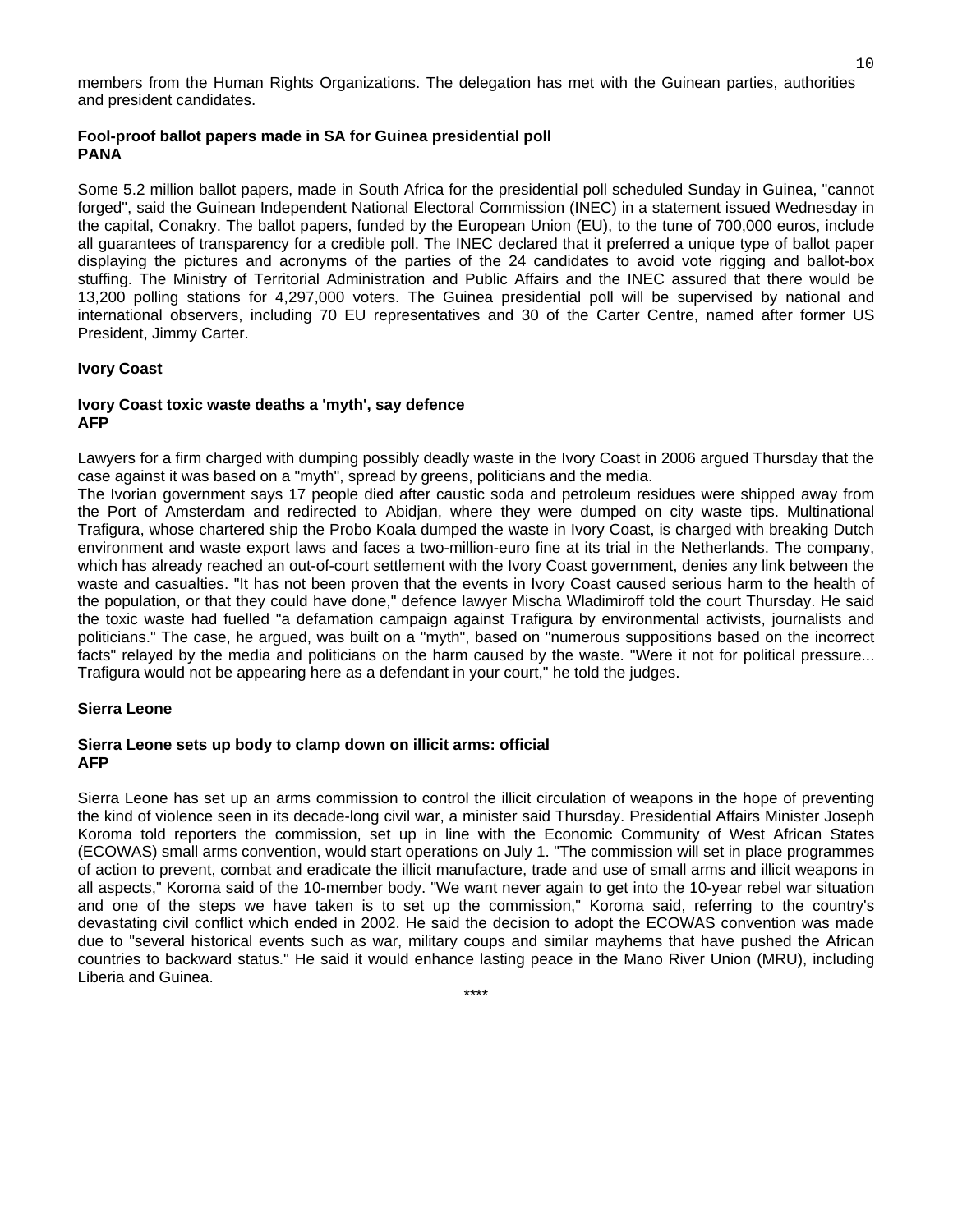Toledo Blade.Com Wednesday, 23 June 2010 http://toledoblade.com/apps/pbcs.dll/article?

# **Youths with rifles**

The use of children as soldiers is one of the darkest marks in recent years on the record of some of the most brutal regimes and militias known to mankind.

In Africa, child soldiers have been one of the trademarks of armies such as that of Charles Taylor in Liberia, Foday Sankoh in Sierra Leone, and the Lord's Resistance Army in Uganda and the Democratic Republic of the Congo, known particularly for amputating limbs, killing randomly, and coercing other children to serve as recruits and concubines.

The United States has been providing money and equipment to the armed forces of the Transitional Federal Government of Somalia, which employ child soldiers, some as young as 9 or 10. It is estimated that as many as 2,000 youths are under arms, according to a report in a recent New York Times. The United States, in the form of the U.S. Africa Command, was involved in providing military training in Uganda to some of them.

It is nothing new that the United States, acting in the name of anti-terrorism, has played an unhelpful role in Somalia.

The 2006 invasion and occupation of the country by the armed forces of neighboring Ethiopia benefited from U.S. intelligence support and jet fighter-bomber attacks on Ethiopia's Somali opponents.

Nor is it new that the United States supports the desperate attempt of the transitional government, organized and imposed from outside the country, to hold on to the few city blocks of the capital Mogadishu that it controls. But paying child soldiers?

The United States needs to step away publicly from the Somali Transitional Federal Government, stating its reason and cutting off its funding, until the United Nations or other human-rights organizations can verify that it has abandoned the practice of using children as soldiers. It should be easy enough to see.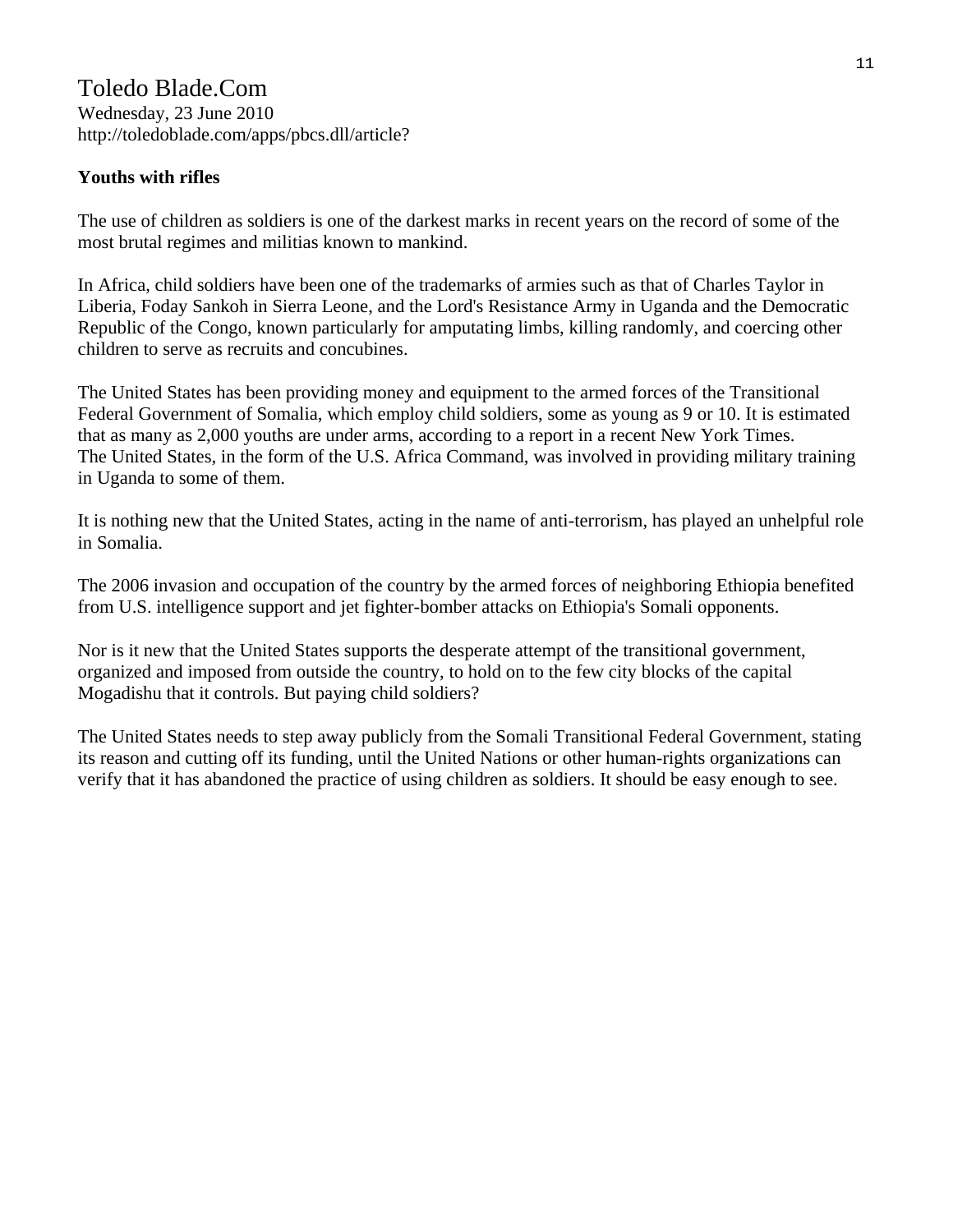# Tamilnet Wednesday, 23 June 2010 http://www.tamilnet.com/art.html?catid=13&artid=32039

# **UN chief appoints Sri Lanka war crimes panel**

UN chief Ban Ki-moon Tuesday set up a panel to investigate allegations of war crimes in Sri Lanka during the government's war against the Liberation Tigers, a UN spokesman said. The three-strong panel would be chaired by Marzuki Darusman from Indonesia, the UN's special envoy for North Korea, and hoped to complete its work in four months, AFP reported. The other two members of the panel are human rights expert Yasmin Sooka from South Africa and Steven Ratner, an expert in international law of war from the United States. Mr. Ban launched the investigation "to advise him on the issue of accountability with regards to any alleged violations of international human rights and humanitarian law during the final stages of the conflict in Sri Lanka."



[Mr. Marzuki Dar](http://www.tamilnet.com/pic.html?path=/img/publish/2010/06/yasminSooka_01.jpg&width=720&height=576&caption=Ms.%20Yasmin%20Sooka)usman



[Ms. Yasmin Soo](http://www.tamilnet.com/pic.html?path=/img/publish/2010/06/sratner_02.jpg&width=100&height=133&caption=Prof.%20Steven%20Ratner)ka



Prof. Steven Ratner

Mr. Ban's spokesman, Martin Nesirky, emphasized the group had a primarily consultative role, and that "primary responsibility for investigating rests with the authorities of Sri Lanka."

"It will look into the modalities, applicable international standards and comparative experience with regard to accountability processes, taking into account the nature and scope of any alleged violations in Sri Lanka," he said.

But Peggy Hicks, global advocacy director with Human Rights Watch, warned it has "long been abundantly clear that the Sri Lankan government is unwilling to seriously investigate wartime abuses."

"Secretary-General Ban's new panel will only be of value if it can quickly produce a roadmap for an independent investigation that the secretary-general implements," she told AFP.

Mr. Marzuki Darusman was the Attorney General of the Republic of Indonesia for the period 1999 to 2001. He is a member of the National Commission of Human Rights in Indonesia (Komnas HAM). Mr. Darusman served as Chairman of the Joint Fact Finding Commission established in Indonesia with regard to the riots of May 1998. UN Secretar General appointed Mr Darusman to the Commission of Inquiry into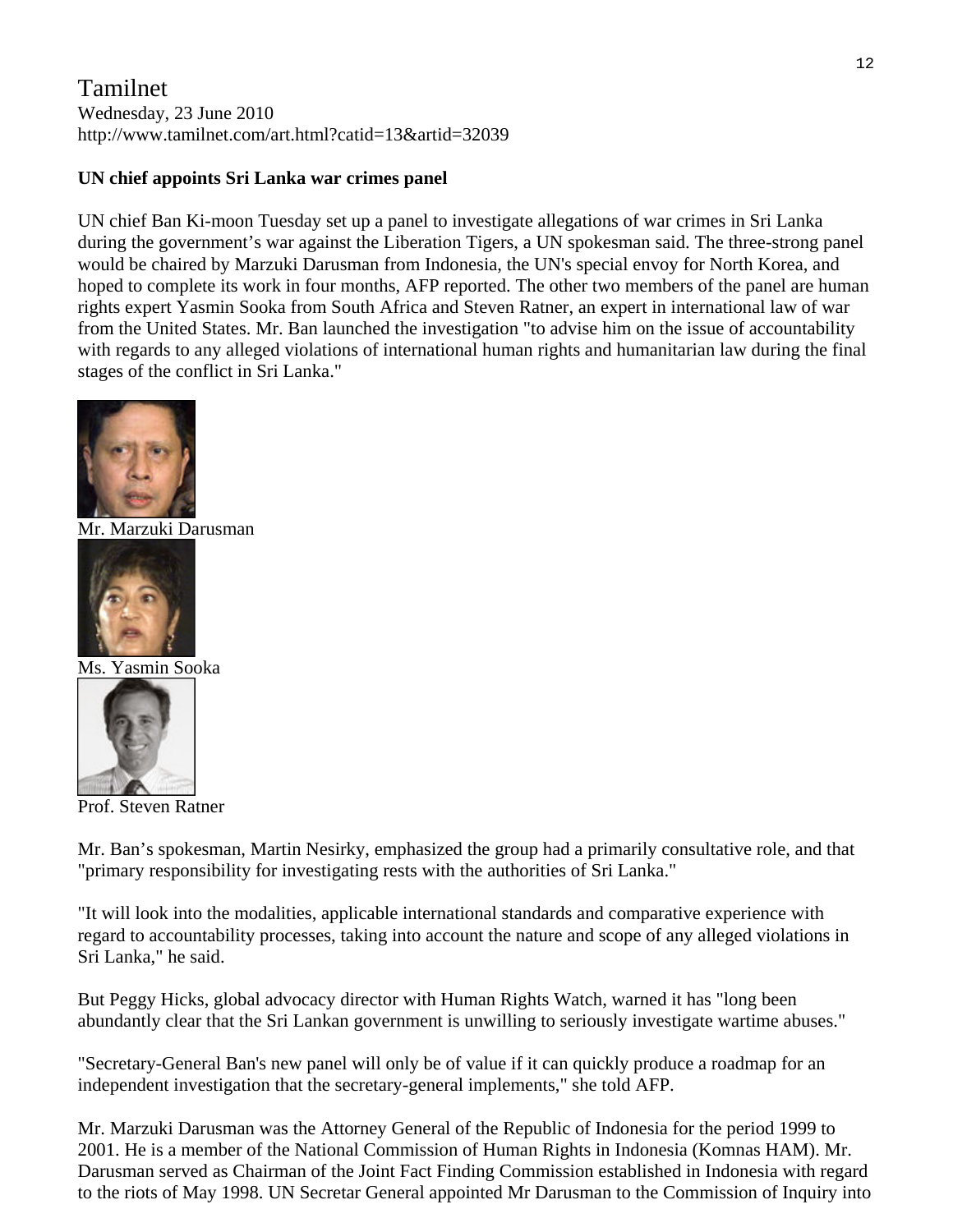the facts and circumstances of the assassination of former Pakistani Prime Minister Mohtarma Benazir Mr. Darusman graduated in 1974 from the International Maritime Law Faculty, University of Parahyangan.

Ms. Sooka joined the Foundation for Human Rights in 2001 and serves as its Executive Director. She practised as a human rights lawyer during the apartheid era. In 1995, she was appointed as a Commissioner on the Truth and Reconciliation Commission and was responsible for the final report.

From 1998-2001, she was also an acting Judge of the Witwatersrand High Court. She is widely regarded as an expert on transitional justice and has been a consultant to a number of governments, commissions and civil society organisations. She was appointed by the United Nations to the Sierra Leone Truth and Reconciliation Commission.

Prof Steven Ratner is the Bruno Simma Collegiate Professor of Law at tje University of Michigan Law School and in 1998-99, he was appointed by the UN Secretary-General to a three-person group of experts to consider options for bringing the Khmer Rouge to justice. His teaching and research focuses on public international law and on a range of challenges facing governments and international institutions, including ethnic conflict, border disputes, counter-terrorism strategies, and accountability for human rights violations. Professor Ratner has written and lectured extensively on the law of war, and is also interested in the intersection of international law and moral philosophy and other theoretical issues.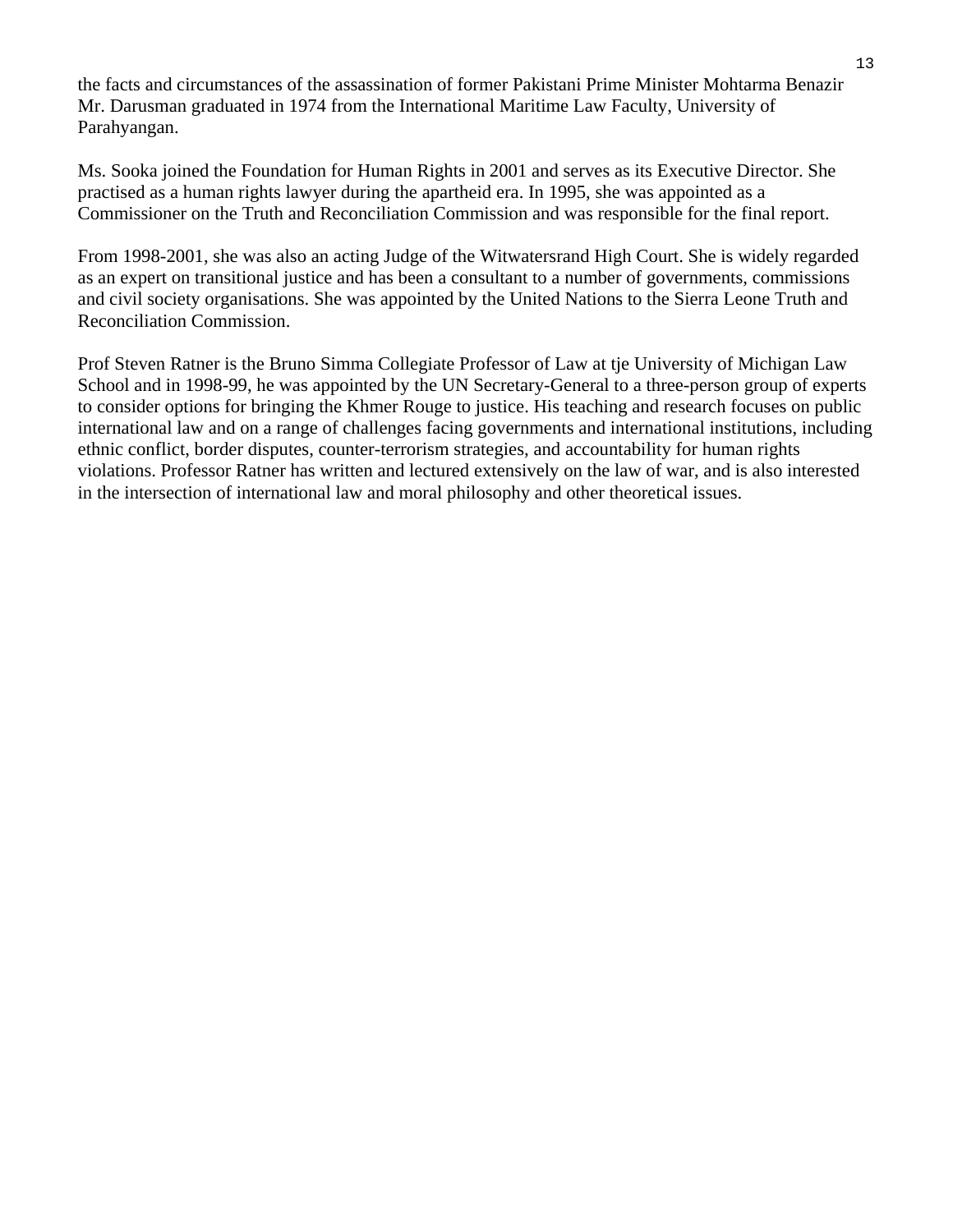# Reuters Thursday, 24 June 2010

# **Gabon arrests Rwandan doctor over 1994 genocide**

# By Hereward Holland,



*Pictures of some of the people killed in Rwanda's 1994 genocide are displayed inside the Gisozi memorial in Kigali. File photo.* 

*Photograph by: Radu Sigheti, Reuters, National Post* 

KIGALI - Gabon has arrested a Rwandan doctor accused of planning and participating in the 1994 genocide in which 800,000 ethnic Tutsis and moderate Hutus were killed, a Rwandan prosecution spokesman said on Thursday.

Jean-Chrysostome Ndindabahizi was arrested in Gabon over the

[weekend on charges of genocide complicity, conspiracy to commit gen](javascript:void(0);)ocide, public incitement to commit genocide, crimes against humanity, murder, extermination and creation of criminal gangs.

"His crimes were inciting and preparing the genocide, drawing lists of Tutsi victims for killing, participating himself in the murder of Tutsis and also setting up roadblocks," Rwandan state prosecution spokesman Augustin Nkusi told Reuters.

Ndindabahizi could face trial in Rwanda itself or at the International Criminal Tribunal for Rwanda (ICTR) in Arusha, Tanzania, Nkusi said, even though he is not on a list of 11 outstanding suspects wanted by the ICTR.

Nkusi said Ndindabahizi worked as a doctor at the Rwandan national university in Butare in 1994, and may have been working in the Gabonese presidency before his arrest.

Gabon denied that and said at the time of his arrest, Ndindabahizi was working under a false identity at a hospital 11 km (7 miles) outside Libreville.

The spokesman for the Gabonese presidency, Guy Bertrand Mapangou, said the west African country did not have any extradition treaty with Rwanda and that the suspect was handed over to Interpol.

Rwanda will have to go through regular procedures to seek Ndindabahizi's extradition, he added.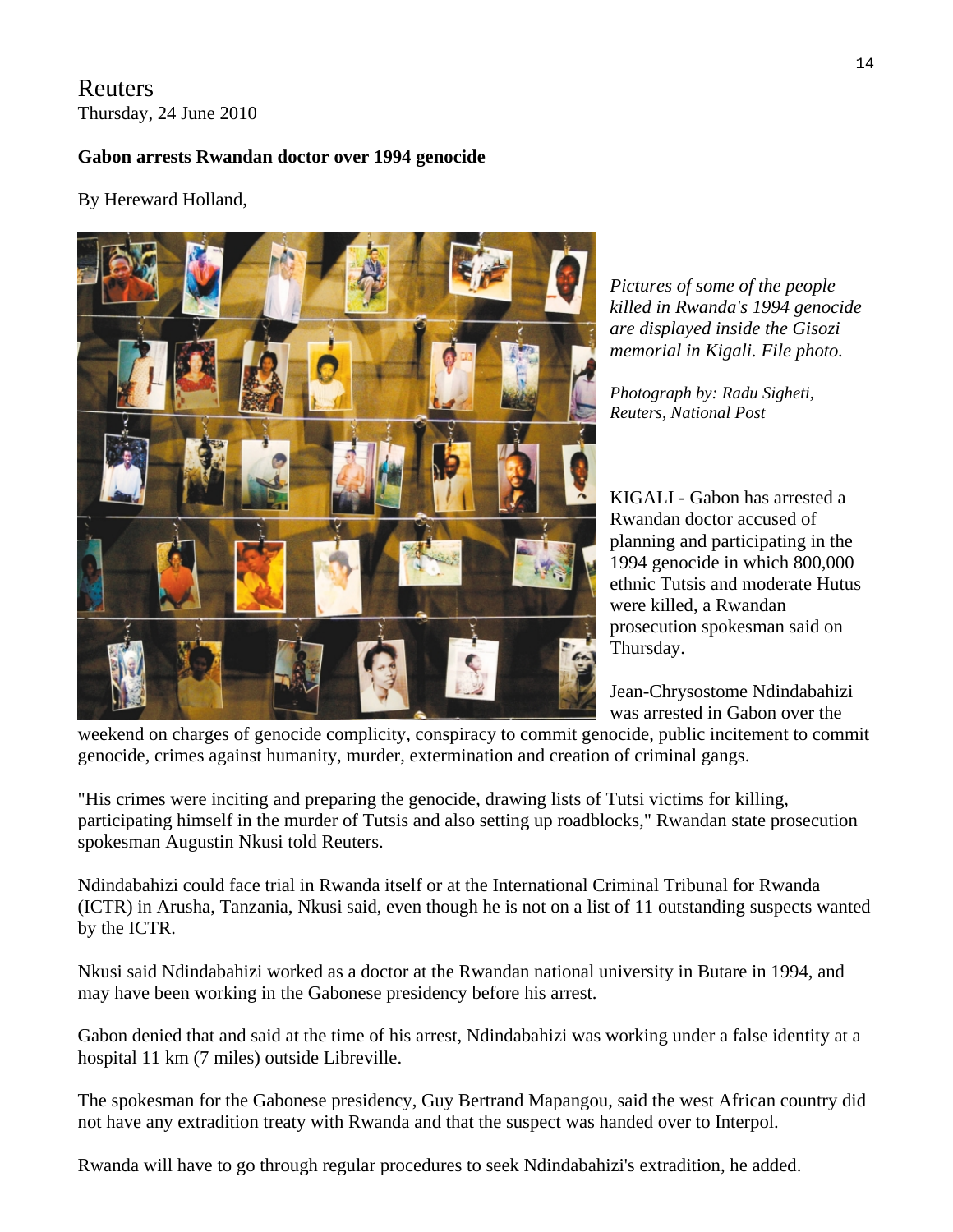# Nashua Telegraph

Friday, 25 June 2010 http://www.nashuatelegraph.com/news/777888-196/woman-allegedly-took-part-in-genocide.html?i=1

# **Woman allegedly took part in genocide**

# By JOSEPH G. COTE

The federal search warrant application and affidavit written by Thomas Andersen, Jr., a special agent with Immigration and Customs Enforcement in Boston.

MANCHESTER – A Manchester woman who has depicted herself as a victim of atrocities that happened in her native Rwanda during the 1990s was arrested Thursday on immigration charges and accused of, in fact, taking part in the genocide during which more than 500,000 were murdered over only a few months.

Beatrice Munyenyezi, 40, of 73 Goffe St., was arrested Thursday morning in Manchester. She has been indicted on two counts of procuring citizenship unlawfully, according to John Kacavas, New Hampshire's U.S. Attorney, and Carmen Ortiz, Massachusetts, U.S. Attorney. A federal affidavit alleges that Munyenyezi participated in the genocide by, among other things, using a wooden club to murder a Tutsi boy and directing the serial rape of Tutsi women and girls.

The investigation of an alleged perpetrator of the Rwandan genocide who then lied about it to gain entrance to the United States appears to be one of the kind. Munyenyezi's sister, Prudence Kantengwe, has been accused of lying about her political memberships and events she witnessed during the genocide to get into the country, but has not been accused of actually taking part, according to U.S. Department of Justice spokesperson Christina DiIorio-Sterling.

The federal indictment against Munyenyezi alleges that she "participated, committed, ordered, oversaw, conspired to, aided and abetted, assisted in and directed persecution, kidnapping, rape and murder" during the 1994 Rwandan genocide. Munyenyezi then lied about her involvement to obtain immigration and naturalization benefits, the U.S. Attorneys said.

During the 1990s, Munyenyezi and her husband were active supporters of the Mouvement Republicain National pour le Developpement (MRND) and leaders of the party's youth militia, the Interahamwe in Byumba – a state within Rwanda, according to an affidavit written by Thomas Andersen, Jr., a special agent with Immigration and Customs Enforcement in Boston.

The affidavit was attached to a search warrant application for Munyenyezi's house in Manchester.

Munyenyezi lived at the Ihuriro Hotel, which her husband's family owned, during the genocide, Thomas said, and there were several roadblocks nearby, including one in front of the hotel.

It was there that Munyenyezi participated and committed in the genocide, Thomas said, based on "several witnesses I have interviewed."

"Munyenyezi assisted in many ways, including but not limited to, participating in and speaking at meetings and public rallies of the MRND and Interahamwe, bringing supplies to Interahamwe and others who participated genocide against Tutsis including those who manned roadblocks in Butare, identifying and discussing Tutsis to be killed and encouraging others to rape Tutsi women and kill Tutsis, checking identity cards and otherwise identifying Tutsi at roadblocks, and selecting Tutsis to be kidnapped, raped and murdered," Thomas wrote. "Munyenyezi also took and received personal property and belongings that were taken from victims who were murdered."